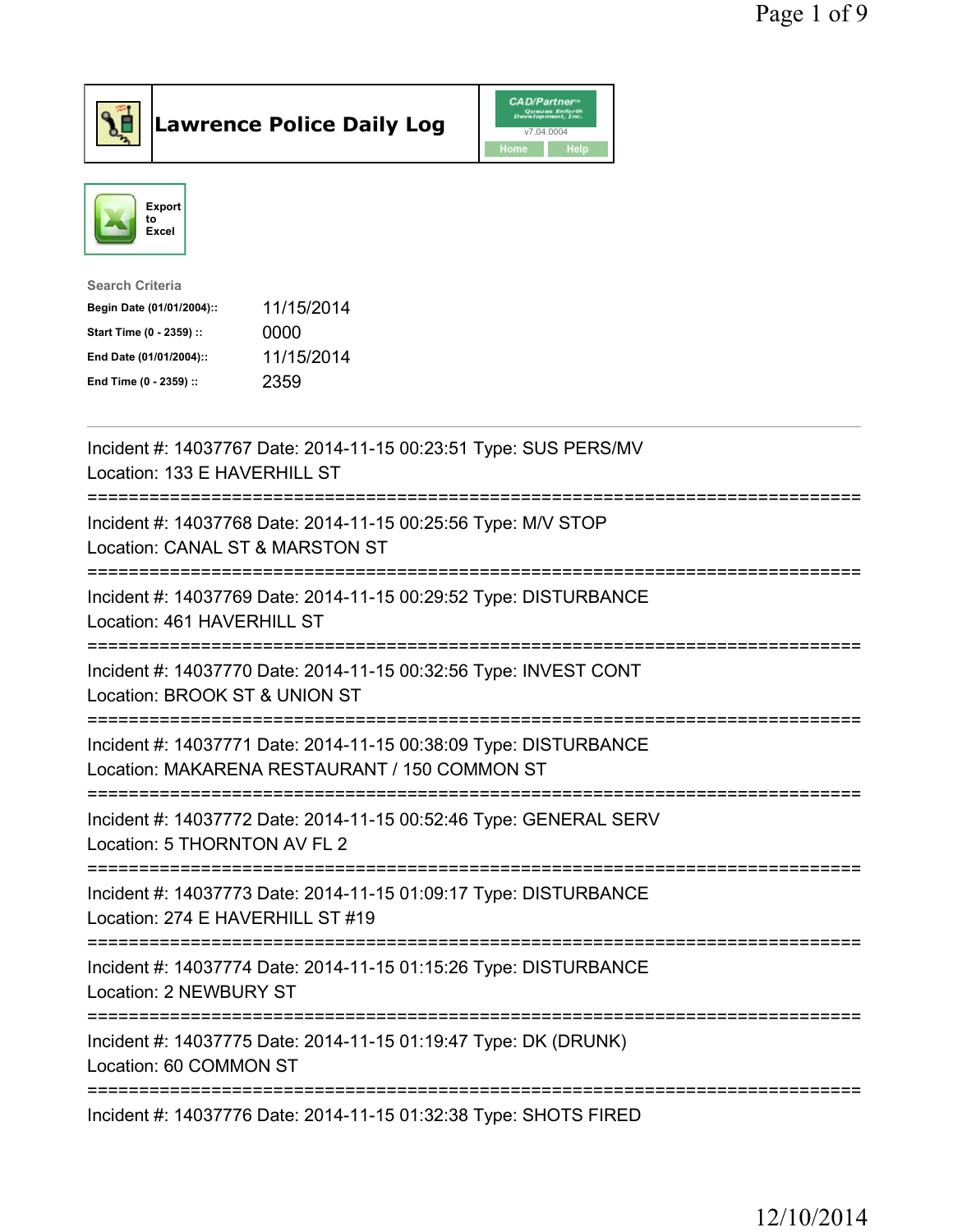Location: GARDEN ST & UNION ST =========================================================================== Incident #: 14037777 Date: 2014-11-15 01:32:47 Type: ALARMS Location: VICTOR JARIUS / 327 HAVERHILL ST =========================================================================== Incident #: 14037778 Date: 2014-11-15 01:45:05 Type: DISTURBANCE Location: 28 HANCOCK ST FL 1 =========================================================================== Incident #: 14037779 Date: 2014-11-15 01:46:49 Type: FIGHT Location: RIO BAR AND GRILL / 9 APPLETON ST =========================================================================== Incident #: 14037780 Date: 2014-11-15 02:20:01 Type: FIGHT Location: CENTRO NIGHTCLUB / 60 COMMON ST =========================================================================== Incident #: 14037781 Date: 2014-11-15 02:20:04 Type: SHOTS FIRED Location: 34 HAVERHILL ST =========================================================================== Incident #: 14037782 Date: 2014-11-15 02:34:21 Type: A&B PROG Location: BROADWAY & DAISY ST =========================================================================== Incident #: 14037783 Date: 2014-11-15 02:55:17 Type: NOISE ORD Location: 57 CEDAR ST =========================================================================== Incident #: 14037784 Date: 2014-11-15 02:55:36 Type: DISORDERLY Location: 127 BENNINGTON ST =========================================================================== Incident #: 14037785 Date: 2014-11-15 03:30:05 Type: ALARMS Location: 21 WEST ST =========================================================================== Incident #: 14037786 Date: 2014-11-15 03:35:43 Type: DISTURBANCE Location: 70 NESMITH ST FL 1 =========================================================================== Incident #: 14037787 Date: 2014-11-15 03:57:23 Type: DRUG VIO Location: LAWRENCE GENERAL HOSPITAL / 1 GENERAL ST =========================================================================== Incident #: 14037788 Date: 2014-11-15 04:00:02 Type: NEIGHBOR PROB Location: 70 NESMITH ST FL 1 =========================================================================== Incident #: 14037789 Date: 2014-11-15 04:02:19 Type: ALARMS Location: 571 ANDOVER ST =========================================================================== Incident #: 14037790 Date: 2014-11-15 04:04:05 Type: DISTURBANCE Location: WINTHROP AV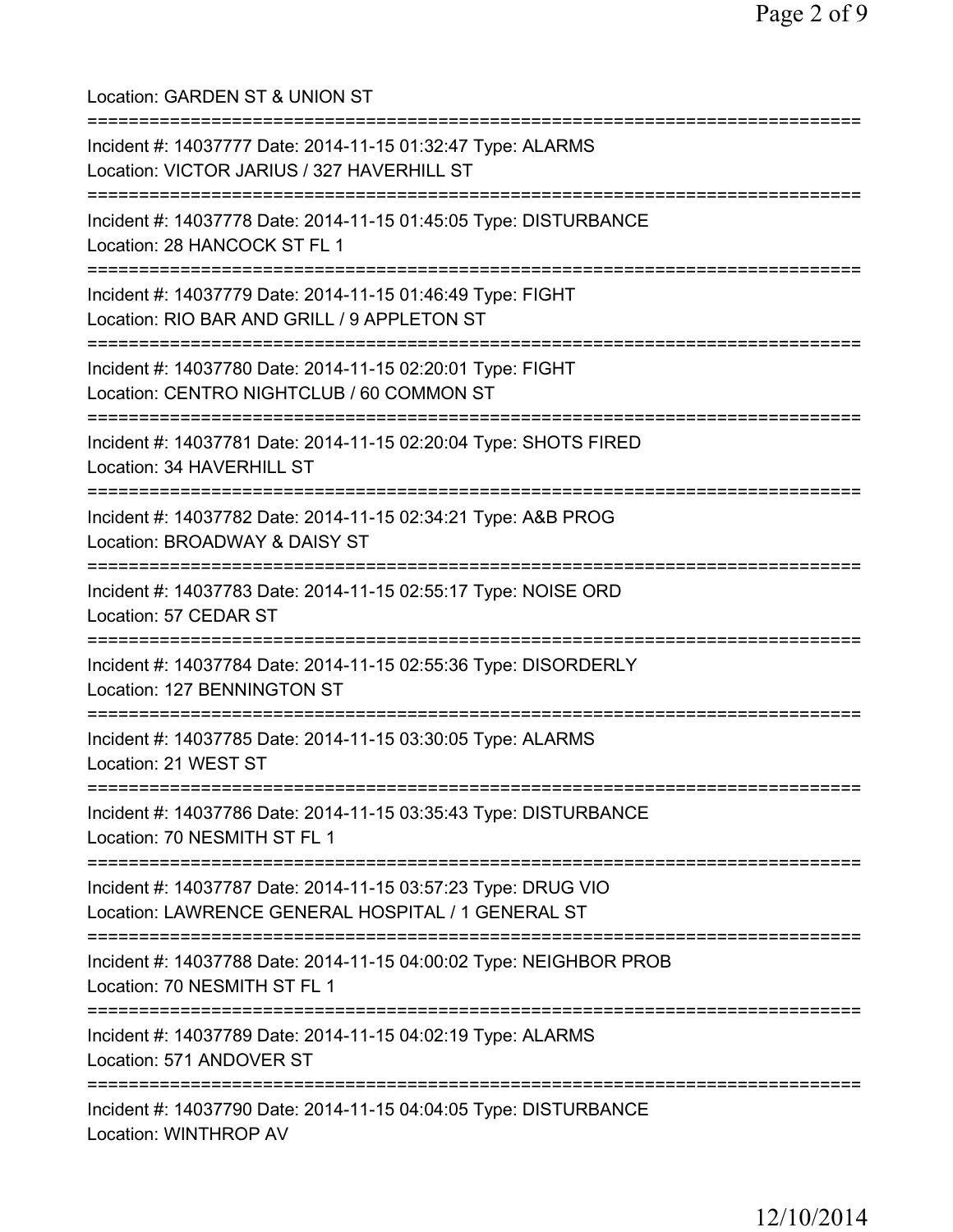| Incident #: 14037791 Date: 2014-11-15 04:05:35 Type: NOISE ORD<br>Location: 30 WASHINGTON ST FL 1<br>=======================<br>------------ |
|----------------------------------------------------------------------------------------------------------------------------------------------|
| Incident #: 14037792 Date: 2014-11-15 04:13:10 Type: DOMESTIC/PAST<br>Location: 18 ROWE ST FL 3                                              |
| Incident #: 14037793 Date: 2014-11-15 04:45:04 Type: SUS PERS/MV<br>Location: MELVIN ST & WINTER ST                                          |
| Incident #: 14037794 Date: 2014-11-15 07:23:00 Type: TOW OF M/V<br>Location: 497 HAMPSHIRE ST                                                |
| Incident #: 14037795 Date: 2014-11-15 08:05:46 Type: LARCENY/PAST<br><b>Location: 1 GENERAL ST</b>                                           |
| Incident #: 14037796 Date: 2014-11-15 08:39:39 Type: MAL DAMAGE<br>Location: 139 MYRTLE ST FL 3                                              |
| Incident #: 14037797 Date: 2014-11-15 08:43:20 Type: ALARMS<br>Location: 160 WINTHROP AV                                                     |
| Incident #: 14037798 Date: 2014-11-15 08:50:43 Type: ALARMS<br>Location: FOSTER RESIDENCE / 11 HOLTON ST                                     |
| Incident #: 14037799 Date: 2014-11-15 08:54:46 Type: TOW OF M/V<br>Location: 116 NEWTON ST                                                   |
| Incident #: 14037800 Date: 2014-11-15 08:54:49 Type: ALARMS<br>Location: ESMURIA RESIDENCE / 26 FERN ST                                      |
| Incident #: 14037801 Date: 2014-11-15 09:32:50 Type: M/V STOP<br>Location: BERKELEY ST & PARK ST                                             |
| Incident #: 14037802 Date: 2014-11-15 09:46:23 Type: MV/BLOCKING<br>Location: 61 TRENTON ST                                                  |
| Incident #: 14037803 Date: 2014-11-15 09:50:27 Type: ALARM/BURG<br>Location: CASTILLO RESD / 274 COLONIAL RD                                 |
| Incident #: 14037804 Date: 2014-11-15 09:51:16 Type: ALARM/BURG<br>Location: SOLECTRIA RENEWABLES / 360 MERRIMACK ST                         |
|                                                                                                                                              |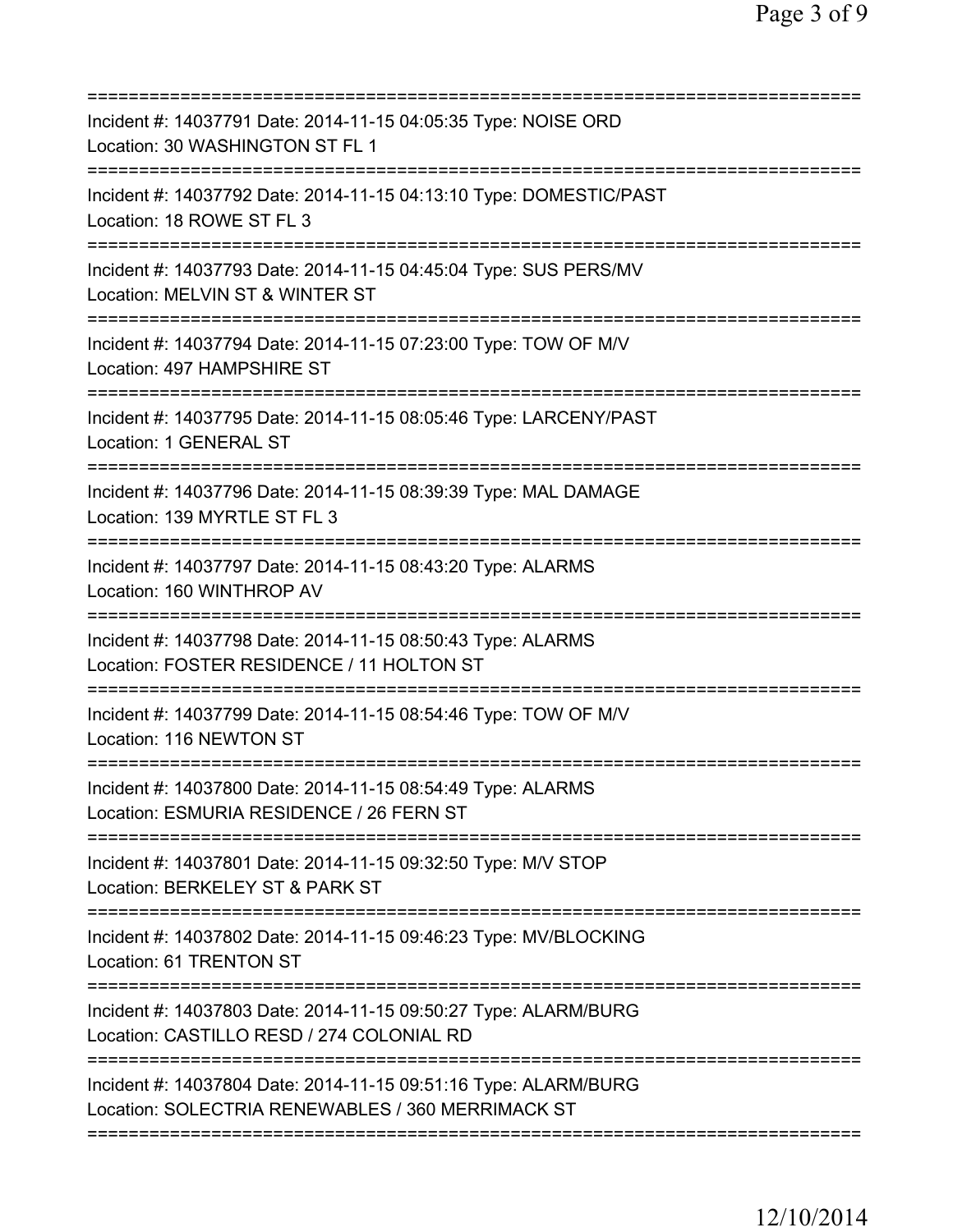| Incident #: 14037805 Date: 2014-11-15 09:52:10 Type: 209A/VIOLATION<br>Location: 204 S UNION ST FL 3R                                    |
|------------------------------------------------------------------------------------------------------------------------------------------|
| Incident #: 14037806 Date: 2014-11-15 10:00:13 Type: WARRANT SERVE<br>Location: 33 JUNIPER ST FL 1                                       |
| Incident #: 14037807 Date: 2014-11-15 10:27:55 Type: ALARM/BURG<br>Location: LITTLE MONSTER SHOP / 85 BAY STATE RD                       |
| Incident #: 14037808 Date: 2014-11-15 10:34:13 Type: DOMESTIC/PROG<br>Location: 194 BRUCE ST FL 2                                        |
| Incident #: 14037809 Date: 2014-11-15 10:36:51 Type: HIT & RUN M/V<br>Location: 99 SUNSET AV                                             |
| Incident #: 14037810 Date: 2014-11-15 10:41:23 Type: IDENTITY THEFT<br>Location: 8 BENNETT ST FL 1<br>================================== |
| Incident #: 14037811 Date: 2014-11-15 10:53:22 Type: E911 HANGUP<br>Location: 203 HAVERHILL ST FL 4TH FL<br>:==============              |
| ========================<br>Incident #: 14037813 Date: 2014-11-15 10:57:47 Type: LIC PLATE STO<br>Location: 30 GLENN ST                  |
| Incident #: 14037812 Date: 2014-11-15 11:01:35 Type: MV/BLOCKING<br>Location: CARVER COLLISION / 79 CARVER ST                            |
| Incident #: 14037814 Date: 2014-11-15 11:05:52 Type: M/V STOP<br>Location: 205 BROADWAY                                                  |
| Incident #: 14037815 Date: 2014-11-15 11:16:11 Type: ALARM/BURG<br>Location: REVEREND GONZALES / 352 COMMON ST                           |
| Incident #: 14037816 Date: 2014-11-15 11:19:18 Type: NOTIFICATION<br>Location: 35 COMMON ST #126<br>=============                        |
| Incident #: 14037817 Date: 2014-11-15 11:20:18 Type: UNATENEDCHILD<br><b>Location: DUCK BRIDGE</b>                                       |
| Incident #: 14037818 Date: 2014-11-15 11:37:21 Type: MAN DOWN<br>Location: 114 MARSTON ST #D                                             |
| Incident #: 14037819 Date: 2014-11-15 11:44:23 Type: SUS PERS/MV                                                                         |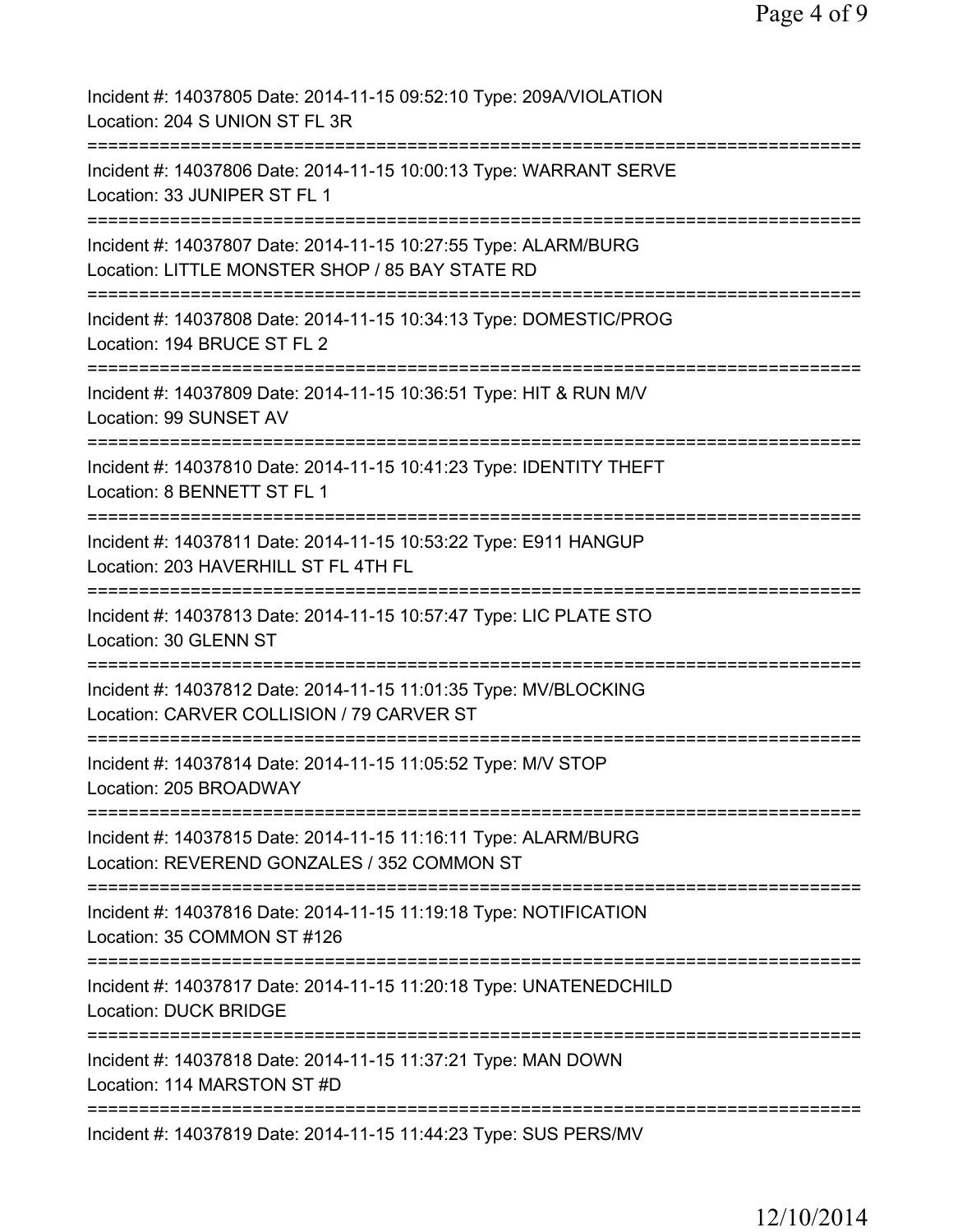Location: 17 WINTHROP =========================================================================== Incident #: 14037820 Date: 2014-11-15 12:46:36 Type: AUTO ACC/NO PI Location: 82 HAVERHILL ST =========================================================================== Incident #: 14037821 Date: 2014-11-15 13:15:49 Type: ALARM/BURG Location: 69 STEARNS AV =========================================================================== Incident #: 14037822 Date: 2014-11-15 13:17:44 Type: ALARM/BURG Location: 26 HOLTON ST =========================================================================== Incident #: 14037823 Date: 2014-11-15 13:43:47 Type: ALARM/BURG Location: DAVES AUTO / 660 S UNION ST =========================================================================== Incident #: 14037825 Date: 2014-11-15 13:47:01 Type: B&E/PAST Location: 58 EXCHANGE ST =========================================================================== Incident #: 14037824 Date: 2014-11-15 13:47:15 Type: MAL DAMAGE Location: 108 SALEM ST =========================================================================== Incident #: 14037826 Date: 2014-11-15 14:04:17 Type: SUS PERS/MV Location: 700 ESSEX ST =========================================================================== Incident #: 14037827 Date: 2014-11-15 14:07:47 Type: INVESTIGATION Location: 90 LOWELL ST =========================================================================== Incident #: 14037828 Date: 2014-11-15 14:14:22 Type: ALARM/BURG Location: CITY HALL / 200 COMMON ST =========================================================================== Incident #: 14037829 Date: 2014-11-15 14:15:15 Type: DISORDERLY Location: BROADWAY & PARK ST =========================================================================== Incident #: 14037830 Date: 2014-11-15 14:31:50 Type: AUTO ACC/NO PI Location: LOWELL ST & MILTON ST =========================================================================== Incident #: 14037831 Date: 2014-11-15 14:40:36 Type: TOW/REPOSSED Location: 121 E CAMBRIDGE ST =========================================================================== Incident #: 14037832 Date: 2014-11-15 14:43:39 Type: ALARM/BURG Location: NICHOLAS RESD / 10 HIGHGATE ST =========================================================================== Incident #: 14037833 Date: 2014-11-15 14:46:19 Type: ANIMAL COMPL Location: 107 NEWTON ST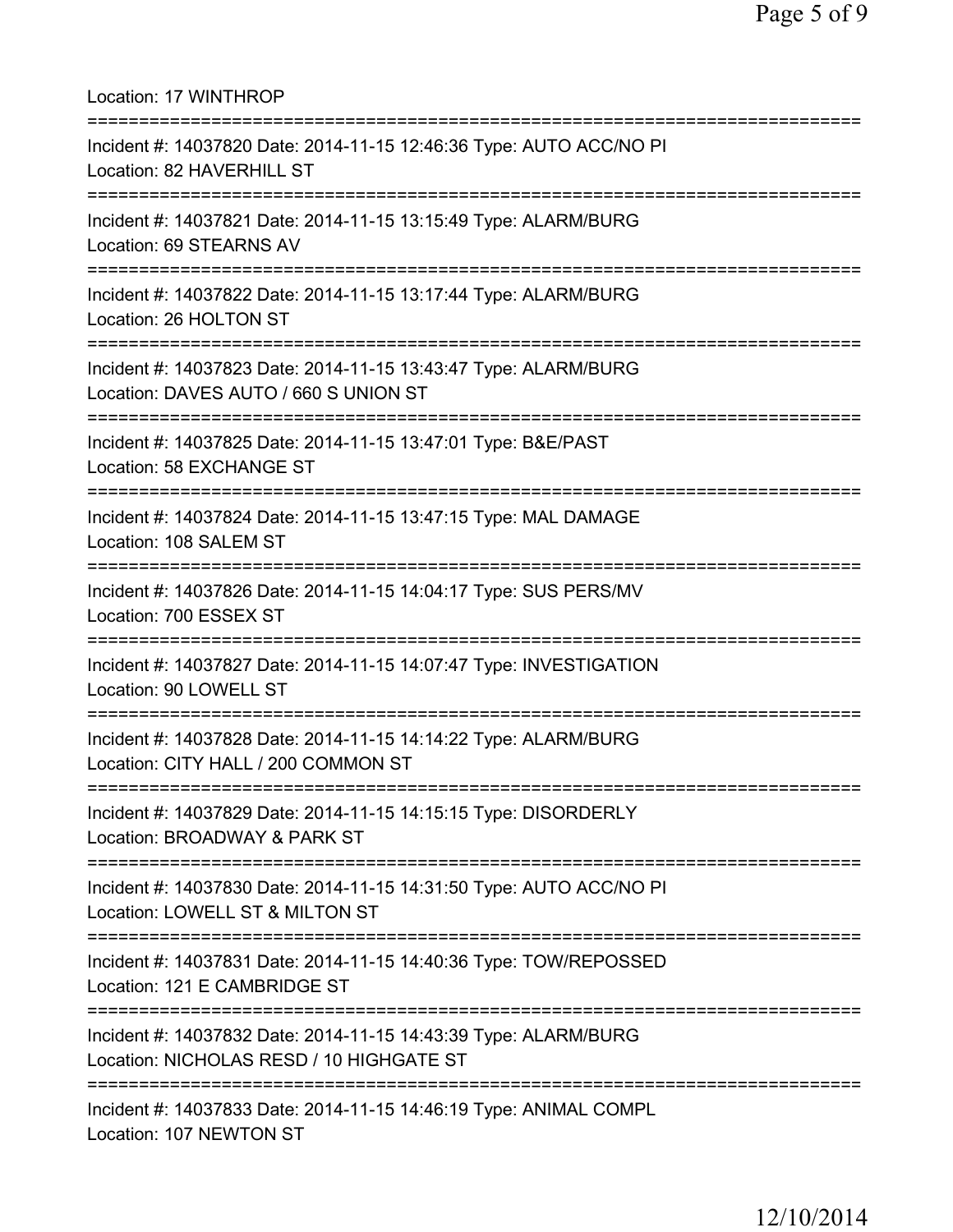| Incident #: 14037834 Date: 2014-11-15 14:55:02 Type: SUS PERS/MV<br>Location: BOWDOIN ST & S BOWDOIN ST                                  |
|------------------------------------------------------------------------------------------------------------------------------------------|
| Incident #: 14037835 Date: 2014-11-15 15:13:58 Type: AUTO ACC/NO PI<br>Location: 56 BODWELL ST                                           |
| Incident #: 14037836 Date: 2014-11-15 15:23:13 Type: STOL/MV/PAS<br>Location: 60 ESSEX ST                                                |
| Incident #: 14037837 Date: 2014-11-15 15:29:04 Type: AUTO ACC/NO PI<br>Location: COMMONWEALTH DR & MARSTON ST                            |
| Incident #: 14037838 Date: 2014-11-15 15:38:09 Type: STOL/MV/PAS<br>Location: 8 CHELMSFORD ST FL 1                                       |
| Incident #: 14037839 Date: 2014-11-15 15:43:59 Type: ALARM/BURG<br>Location: 71 DUCKETT AV                                               |
| Incident #: 14037840 Date: 2014-11-15 15:45:28 Type: M/V STOP<br>Location: 315 MT VERNON ST<br>=======================<br>============== |
| Incident #: 14037841 Date: 2014-11-15 16:22:20 Type: LOST PROPERTY<br>Location: 196 JACKSON ST #3                                        |
| Incident #: 14037842 Date: 2014-11-15 17:08:00 Type: DISTURBANCE<br>Location: 18 EVERETT ST FL 2NDFL                                     |
| Incident #: 14037843 Date: 2014-11-15 17:08:54 Type: INVEST CONT<br>Location: 90 LOWELL ST                                               |
| Incident #: 14037844 Date: 2014-11-15 17:09:32 Type: UNWANTEDGUEST<br>Location: 36 TENNEY ST FL 2NDFL                                    |
| Incident #: 14037845 Date: 2014-11-15 17:30:22 Type: AUTO ACC/UNK PI<br><b>Location: WINTHROP AV</b>                                     |
| Incident #: 14037846 Date: 2014-11-15 17:48:18 Type: B&E/PROG<br>Location: 108 WATER ST FL 1ST FL                                        |
| Incident #: 14037847 Date: 2014-11-15 17:57:24 Type: ALARM/BURG<br>Location: OSULLIVAN RESD / 62 EXETER ST                               |
|                                                                                                                                          |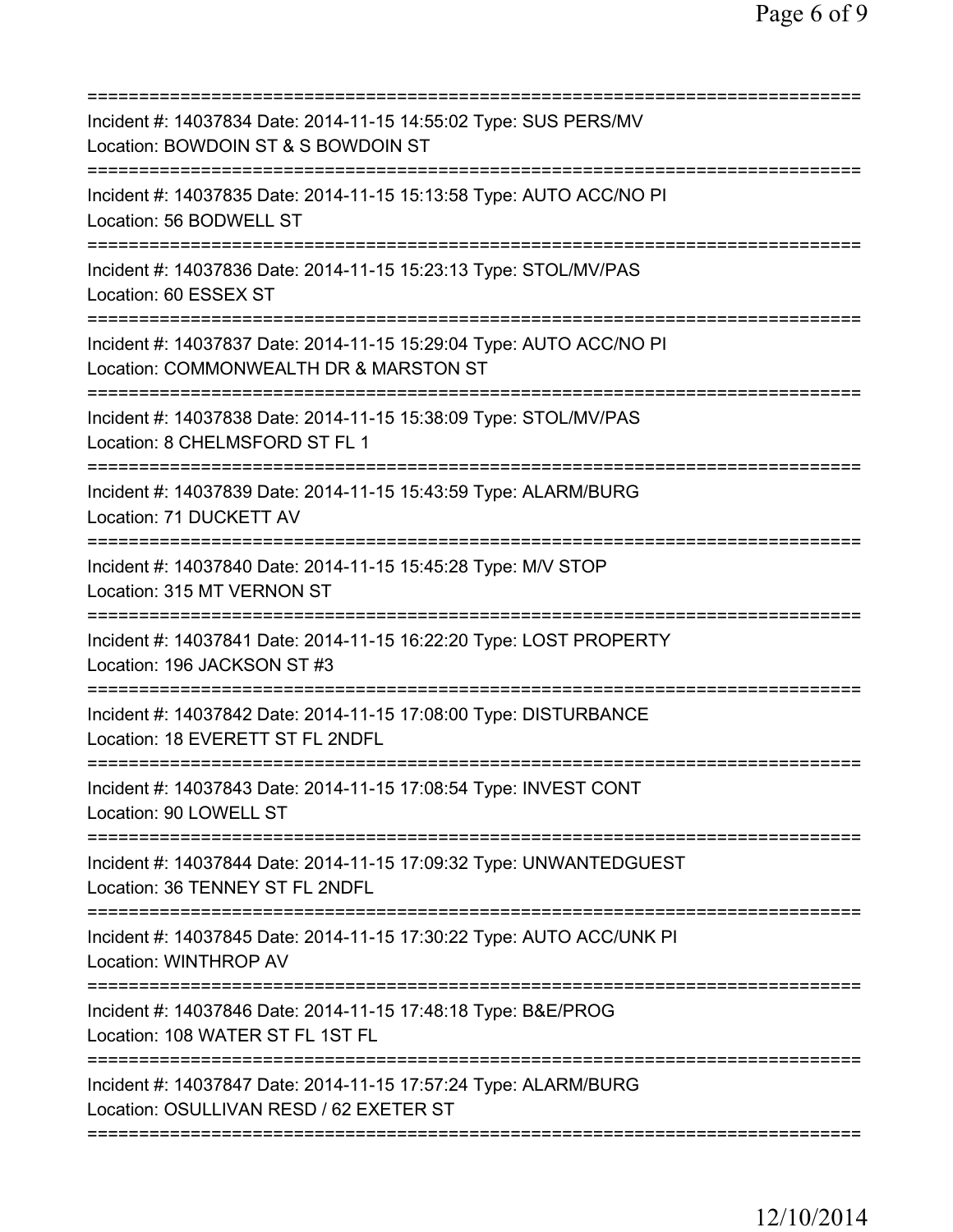| Incident #: 14037848 Date: 2014-11-15 18:36:07 Type: ALARM/BURG<br>Location: RITE AID PHARMACY / 365 ESSEX ST                         |
|---------------------------------------------------------------------------------------------------------------------------------------|
| Incident #: 14037849 Date: 2014-11-15 18:40:12 Type: M/V STOP<br>Location: AMES ST & ESSEX ST                                         |
| Incident #: 14037850 Date: 2014-11-15 18:43:01 Type: LOUD NOISE<br>Location: 4 CUSTER ST FL 2<br>:=================================== |
| Incident #: 14037852 Date: 2014-11-15 18:44:16 Type: MEDIC SUPPORT<br>Location: 129 LAWRENCE ST<br>=================================  |
| Incident #: 14037851 Date: 2014-11-15 18:44:33 Type: M/V STOP<br>Location: FRANKLIN ST & HAVERHILL ST                                 |
| Incident #: 14037853 Date: 2014-11-15 18:59:49 Type: INVEST CONT<br>Location: COADY'S TOWING SERVICE / 139 MARSTON ST                 |
| Incident #: 14037854 Date: 2014-11-15 19:03:46 Type: MAL DAMAGE<br>Location: 75 TOWERHILL ST                                          |
| Incident #: 14037855 Date: 2014-11-15 19:16:55 Type: FIGHT<br>Location: MYRTLE ST & SPRUCE ST<br>==============                       |
| Incident #: 14037856 Date: 2014-11-15 19:30:18 Type: M/V STOP<br>Location: 36 MANCHESTER ST                                           |
| Incident #: 14037857 Date: 2014-11-15 19:38:11 Type: MEDIC SUPPORT<br>Location: DAYBREAK SHELTER / 19 WINTER ST                       |
| Incident #: 14037858 Date: 2014-11-15 20:10:11 Type: DRUG VIO<br>Location: LAWRENCE GENERAL HOSPITAL / 1 GENERAL ST                   |
| ===============<br>Incident #: 14037859 Date: 2014-11-15 20:40:24 Type: M/V STOP<br>Location: BROADWAY & ESSEX ST<br>=========        |
| Incident #: 14037860 Date: 2014-11-15 20:44:42 Type: ALARM/BURG<br>Location: TORRES RESD / 51 WEST ST FL 2NDFL                        |
| Incident #: 14037861 Date: 2014-11-15 21:01:45 Type: M/V STOP<br>Location: 81 WEST ST                                                 |
| Incident #: 14037862 Date: 2014-11-15 21:13:41 Type: STOL/MV/PAS                                                                      |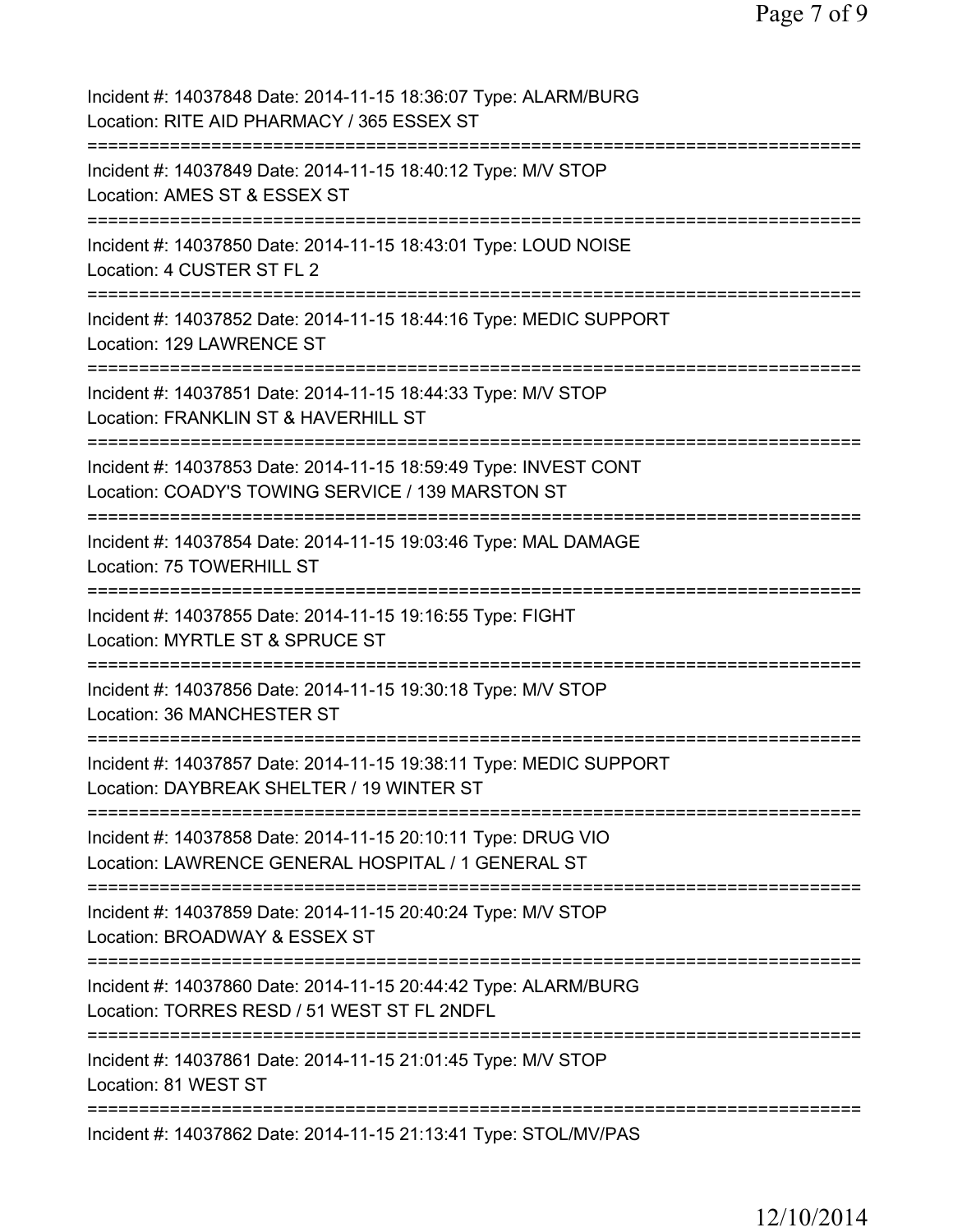| Location: BENNINGTON ST & LAWRENCE ST                                                                                                   |
|-----------------------------------------------------------------------------------------------------------------------------------------|
| Incident #: 14037863 Date: 2014-11-15 21:42:11 Type: BUILDING CHK<br>Location: 1078 ESSEX ST                                            |
| Incident #: 14037864 Date: 2014-11-15 22:18:09 Type: MV/BLOCKING<br>Location: 4 MT VERNON ST                                            |
| Incident #: 14037865 Date: 2014-11-15 22:24:46 Type: M/V STOP<br>Location: MERRIMACK ST & S BROADWAY                                    |
| Incident #: 14037866 Date: 2014-11-15 22:31:29 Type: SUS PERS/MV<br>Location: 133 WOODLAND ST FL 1STFL                                  |
| Incident #: 14037867 Date: 2014-11-15 22:36:53 Type: NOISE ORD<br>Location: 67 AVON ST FL 3                                             |
| :==============================<br>Incident #: 14037869 Date: 2014-11-15 22:38:31 Type: NOTIFICATION<br>Location: 41 OHIO AV            |
| ================================<br>Incident #: 14037868 Date: 2014-11-15 22:40:32 Type: M/V STOP<br>Location: S BROADWAY & SHATTUCK ST |
| ==================================<br>Incident #: 14037870 Date: 2014-11-15 22:48:17 Type: NOISE ORD<br>Location: 157 ARLINGTON ST      |
| Incident #: 14037871 Date: 2014-11-15 22:48:42 Type: NOISE ORD<br>Location: 75 CAMBRIDGE ST                                             |
| Incident #: 14037872 Date: 2014-11-15 23:06:02 Type: M/V STOP<br>Location: SOUTH ST                                                     |
| Incident #: 14037873 Date: 2014-11-15 23:13:13 Type: M/V STOP<br>Location: E HAVERHILL ST & WOODLAND ST                                 |
| Incident #: 14037874 Date: 2014-11-15 23:28:48 Type: NOISE ORD<br>Location: 26 EXETER ST                                                |
| Incident #: 14037875 Date: 2014-11-15 23:41:24 Type: STOLEN PROP<br>Location: LAWRENCE GENERAL HOSPITAL / 1 GENERAL ST                  |
| Incident #: 14037876 Date: 2014-11-15 23:55:17 Type: FIGHT<br>Location: 210 MARKET ST                                                   |